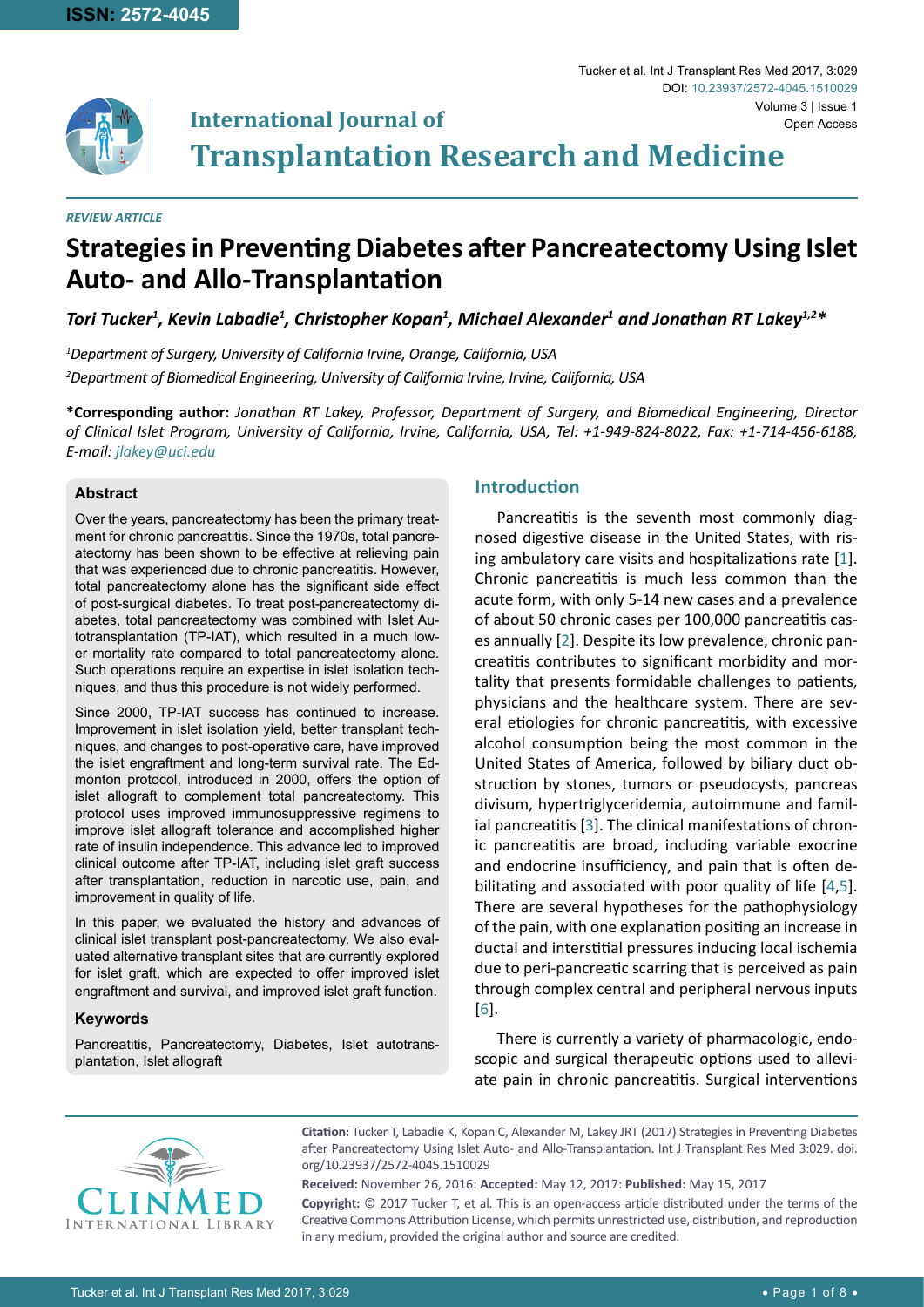include partial pancreatic resections for predominantly localized pancreatic inflammation and pancreatic decompression procedures for large-duct obstruction [[7](#page-5-6)- [10](#page-5-7)]. These operations have been demonstrated to be safe, with a mortality of less than 2%, and capable of achieving sustained pain relief in 80-90% of patients [[11](#page-5-8),[12](#page-5-9)]. However, this treatment may be ineffective for patients who have diffuse disease or focal disease that is not suitable for decompression [\[13](#page-5-10)]. In the subset of patients with intractable pain and no other feasible treatment option, a total pancreatectomy is the only effective modality that can help achieve long-lasting pain relief [[14](#page-5-11),[15\]](#page-5-12).

Total pancreatectomy for chronic pancreatitis was first reported in the 1960s and offers hope for patients who have exhausted, or are not amenable to, more conservative medical and surgical therapies [[16\]](#page-6-10). However, total pancreatectomy alone has been shown to have significant morbidity and mortality [[17](#page-6-4)]. It results in total pancreatic endocrine and exocrine deficiency associated with a variety of deleterious metabolic complications including those directly related to postsurgical diabetes [[18,](#page-6-11)[19\]](#page-6-7). Gall, et al. reported long term follow up in 117 patients who underwent total pancreatectomy for chronic pancreatitis reporting 19.1% mortality at 6.5 years with many late deaths caused by hypoglycemia [[20](#page-6-12)]. In the 1970s, Najarian, et al. described the total pancreatectomy with islet autotransplantation (TP-IAT) in which pancreatic islets were isolated from the harvested organ and infused into the portal vein to attenuate the postsurgical diabetes [[21](#page-6-13)]. The goal of the procedure is to relieve pain of chronic pancreatitis by removing the entire organ, while preserving the insulin-producing beta cell mass that will afford independence from exogenous insulin.

As of 2015, total pancreatectomy with islet autotransplantation (TP-IAT) is performed at 15 academic centers and nearly 1,000 procedures have been reported in the literature [[22,](#page-6-14)[23](#page-6-15)]. TP-IAT has been proven to

be safe, with an operative mortality of 2% in several studies, and effective at relieving pain, improving quality of life and achieving insulin independence in up to a third of patients [[24](#page-6-0)[-26\]](#page-6-1). The procedure requires expertise in islet isolation techniques, and it is not widely performed. To increase access to this technology, "remote" TP-IAT has been reported; a situation where the pancreatectomy is performed at one site and the isolation is conducted at another [[27](#page-6-2)]. The procedure has garnered significant interest in the last decade. There is increasing research effort focused on improving islet isolation, increasing yield and improving engraftment and long-term survival with clinical trials, with the potential to expand this procedure for benign and malignant pancreatic cancers [[28](#page-6-3)].

## **History of Pancreatectomy as Treatment for Pancreatitis**

Pancreatectomy has been an important treatment for patients suffering from chronic pancreatitis for decades [[17,](#page-6-4) [29\]](#page-6-5). Several published works in the late 1970s demonstrated the effectiveness of Total Pancreatectomy (TP) for the amelioration of intractable pain experienced by those with chronic pancreatitis [[17,](#page-6-4)[29](#page-6-5),[30\]](#page-6-6). It has since been accepted as the best treatment option for patients who have exhausted or are not amenable to more conservative medical or surgical therapies. TP is considered a therapy of last resort because it is associated with significant long-term metabolic effects [\[19](#page-6-7)], with all patients becoming dependent on exogenous insulin to maintain glucose homeostasis [[31\]](#page-6-8). A summary of these findings is provided in [Table 1](#page-1-0).

## **Promises in Endocrine Replacement Therapy using Islet Transplantation**

The first joint kidney and pancreas transplant was performed by Drs. Kelly and Lillehei at the University of Minnesota in 1966 [\[32](#page-6-9)]. The initial success of pancreas transplantation was poor, with only one of fourteen patients in the initial series surviving with a functioning

| <b>Patient ages</b>                | <b>Trial period</b> | Country                       | <b>Reference</b> | <b>Results</b>                                                                                                                                                                                           |
|------------------------------------|---------------------|-------------------------------|------------------|----------------------------------------------------------------------------------------------------------------------------------------------------------------------------------------------------------|
| Not Reported                       | 1952-1976           | United States of America [17] |                  | 8 of 14 surviving patients (from an initial 26) did not have<br>abdominal pain post pancreatectomy. However, the<br>surgery was found to produce many complications.                                     |
| 4-67                               | 1955-1975           | United States of America [29] |                  | 9 of 19 patients were cured of their abdominal pain and<br>able to return to work post pancreaticoduodenectomy.                                                                                          |
| Average:<br>34 (men)<br>39 (women) | 1979-1986           | England                       | [30]             | 19 of 29 patients were cured of their abdominal pain,<br>post total pancreatectomy. The remaining 10 patients<br>still had pain that was less severe, often, and of shorter<br>duration.                 |
| Average: 40                        | 1998-2008           | United States of America [25] |                  | 30 patients were evaluated after total pancreatectomy<br>and islet cell transplantation. Mean pain score dropped<br>from 8 $(\pm 1.7)$ to 2.7 $(\pm 2.9)$ . 85% of patients became<br>insulin dependent. |
| Average: 36.5 2002-2012            |                     | United States of America [26] |                  | 84 patients underwent total pancreatectomy and islet cell<br>autotransplantation. All but 6 patients decreased their<br>narcotics usage, and 49 ceased their narcotics use for<br>pain management.       |

<span id="page-1-0"></span>**Table 1:** Summary of past studies of partial and total pancreatectomy for treatment of pancreatitis.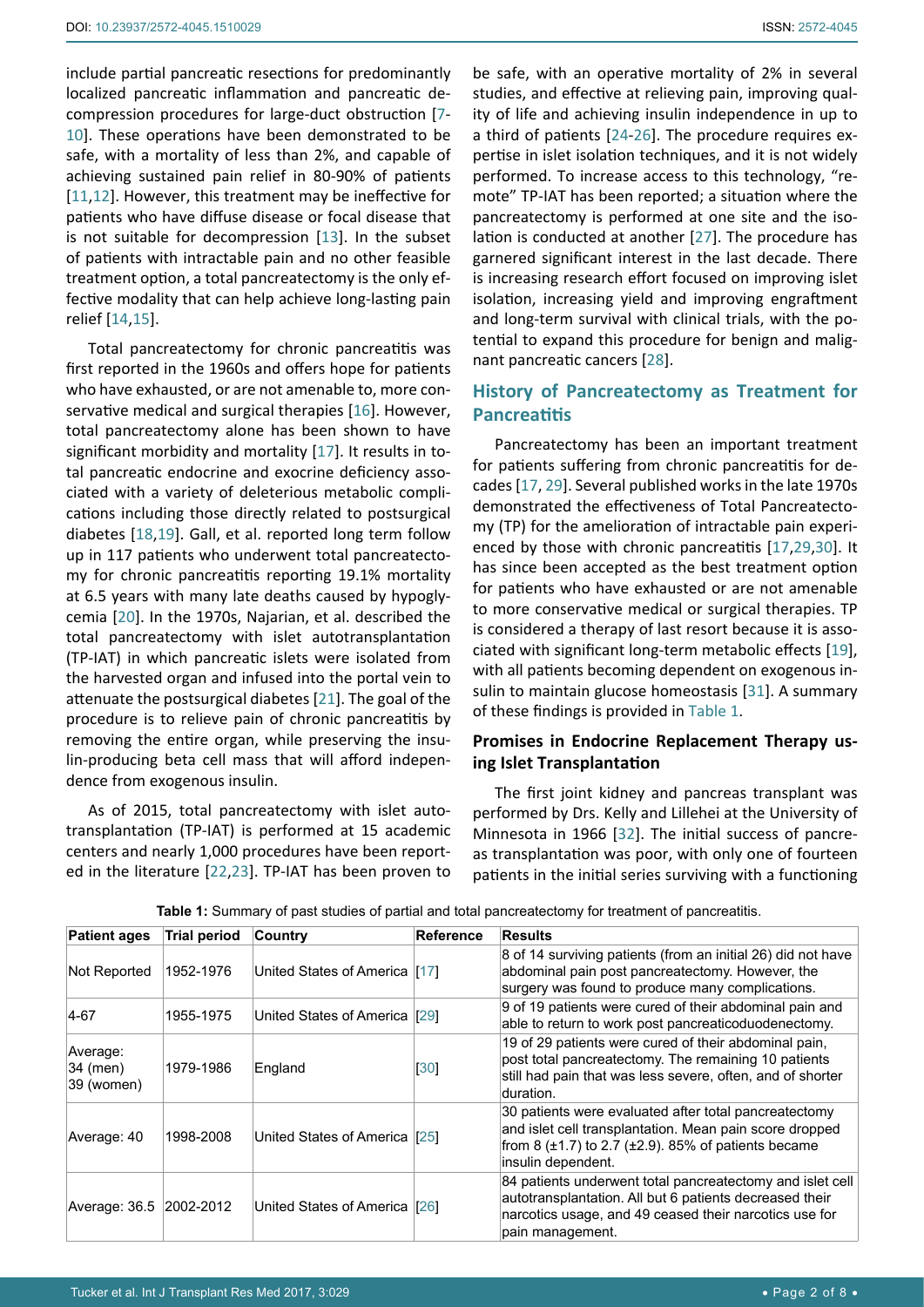graft at one year [[33\]](#page-6-19). Around this time, pioneering efforts by Dr. Paul Lacy demonstrated the efficacy of intra-ductal enzymatic digestion in the isolation of pancreatic islet cells for transplantation [\[34](#page-6-22)]. Combined with advances in gradient purification technology, Dr. Lacy's work resulted in the first reported islet cell implant into diabetic rats in 1972 [[35](#page-6-23)].

For patients with pancreatitis, the success rate of autotransplantation is primarily based on the number of islets remaining after the patient has undergone a total pancreatectomy in order to determine patient insulin independence. One major problem patients undergoing a total pancreatectomy face is the duration of chronic pancreatitis which could affect islet yield. A study that was conducted from Sutherland, et al. from the University of Minnesota have demonstrated islet yields < 2,500 IEQ/kg after a pancreatectomy followed by an autotransplant leads to a proportional decrease in insulin independence [[36](#page-6-24)]. In a second study from Gruessner, et al. it was further demonstrated that in order to become insulin-independent and maintain normal glycemic control, islet yield must exceed > 2,500 IEQ/kg. However, patients who had undergone previous surgeries had varying degrees of insulin-independence such as Whipple procedure (100%), Puestow (18%), distal pancreatectomy (40%), and no other procedures (80%) [[37](#page-6-25)]. Patients who were partially insulin-independent had to maintain normal glycemic levels by a single injection of long-lasting insulin per day.

Allotransplantations are important for patients who cannot undergo autotransplants if they have had a longer duration of pancreatitis or have undergone other surgical procedures that could potentially yield a lower islet IEQ. Failure to transplant a sufficient quantity of islets could likely result in exogenous insulin dependence. Furthermore, some patients have severe loss of islets after a total pancreatectomy that > 2,500 IEQ/kg of islets is near impossible to achieve due to the condition of the patient. Therefore, most patients rely on allotransplantations from human donors. After demonstrating promise as an Endocrine Replacement Therapy in animals, islet cell allograft transplantation for the treatment of diabetes mellitus was first attempted in humans in the mid-1970s. By 1980, 73 islet allotransplantation procedures have been done in 68 patients. Unfortunately, these initial attempts were largely unsuccessful with only four of the recipients achieving insulin independence for any length of time [\[33](#page-6-19)]. It was unclear whether the allografts failed from host immune rejection or from technical limitations. In the initial attempts, islet cells were highly purified yielding small volumes for transplant that may have contributed to technical failure. Investigators soon discovered that it was safe and effective to transplant semi-purified islets in large animals with the benefit of achieving higher islet cell yields [\[38](#page-6-26)-[41\]](#page-6-27). Other pharmacologic innovations at

the time reduced exocrine tissue and enzyme content, lessening the deleterious effect of exocrine material while maintain endocrine mass [[42\]](#page-6-17).

A study by Tekin, et al. from the University of Chicago utilized the Edmonton Protocol for pancreatic islet allotransplantation of 9 patients with brittle type one diabetes. The 4 patients that completed the study received 7400 IEQ/kg per dose, and remained insulin-independent for a minimum of 5 years from their first islets infusion and maintained a HbA1c below 6.1 [\[43\]](#page-6-18). However, while allografts have become a possible treatment for patients with pancreatitis and type one diabetes, patients are still required to take immunosuppressants, which come with their own side effects [\[43](#page-6-18)].

These techniques proved to be beneficial in human transplantation, however the underlying question of whether islet allograft failures were technical or secondary to immune rejection still remained. To answer this question, investigators at the University of Minnesota in 1977 successfully achieved insulin independence after they transplanted the patient's own islets following a near total pancreatectomy for chronic pancreatitis. This obviated the possibility of immune rejection, and importantly, demonstrated the technical feasibility of islet transplantation in humans [[21](#page-6-13)].

After several years of performing the procedure, investigators convened in Lyon France in March 1980 and developed a comprehensive bibliography of the world's first published cases were reported in the new Registry in the Proceedings of the Symposium on Pancreas Transplantation. 58 islet autotransplantations after > 90% pancreatectomy had been performed with 30% of patients achieving insulin independence. Only twelve patients had total pancreatectomy while the remaining underwent near total (> 90%) pancreatectomies. The total pancreatectomy cohort experienced a much lower rate of insulin independence in comparison to the near-total pancreatectomy group indicating that the pancreatic remnant played an important role in insulin production. The procedure was considered inefficient but nonetheless showed promise of autoislet cell transplantation in achieving insulin independence after total or near total pancreatectomy [\[33](#page-6-19),[44](#page-6-20)].

## **Recent Advances in Islet Transplantation**

## **Problems with Early Islet Transplant**

Early experiences with islet cell transplantation were found to be associated with life threatening complications due to the nature of the poorly purified islet infusions. Episodes of acute portal hypertension and Disseminated Intravascular Coagulation (DIC) with subsequent diffuse hemorrhage were reported in the initial patients receiving IAT [\[45](#page-6-21)]. In 1980, Mehigan, et al. demonstrated increased portal pressures in dogs after IAT with peak portal pressures of 43.2 cm  $H_2O$  accompa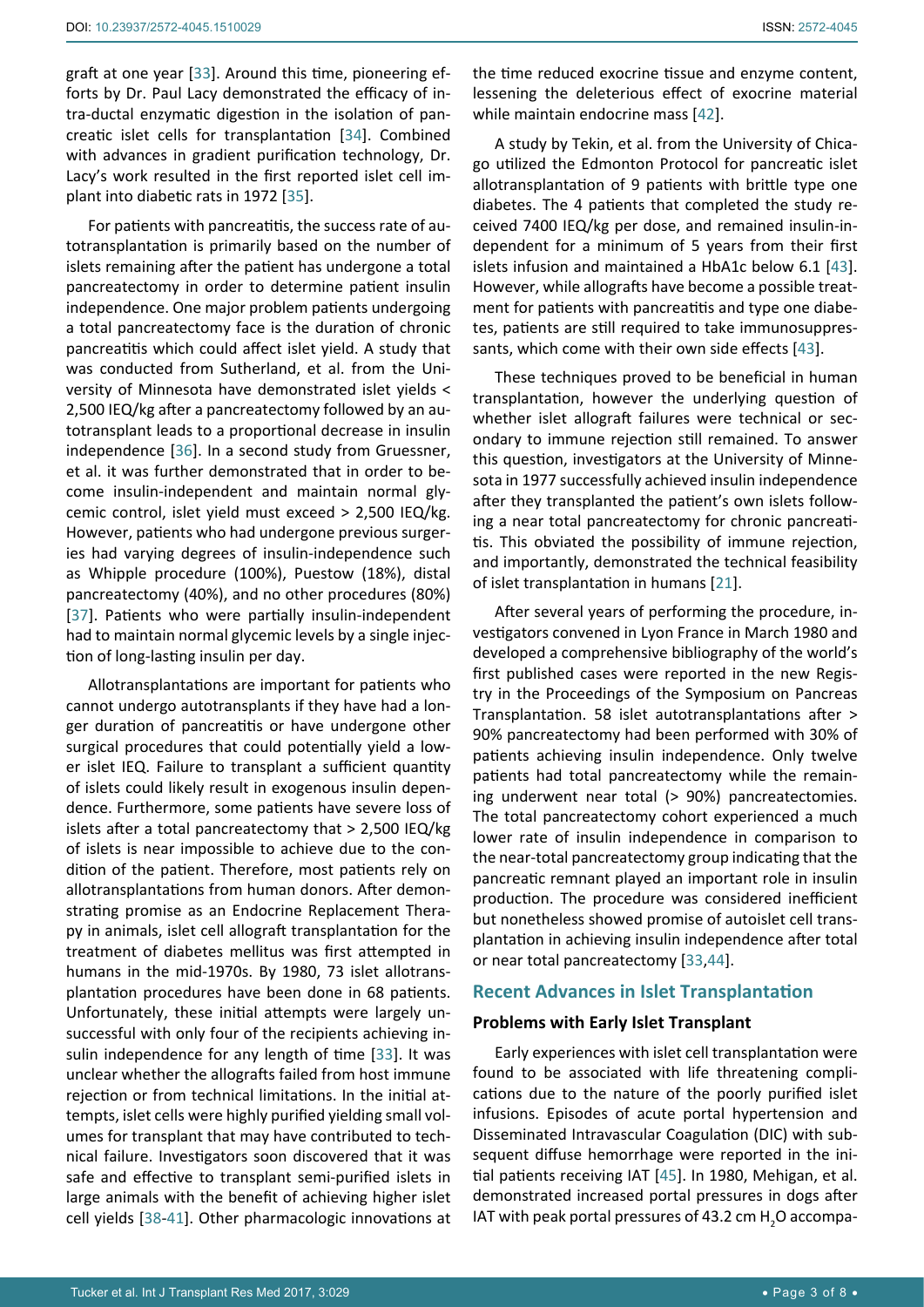nied by marked hematologic abnormalities consistent with DIC [[46](#page-6-29)]. All five dogs died from intraperitoneal bleeding within 10 hours of operation and were found to have pancreatic tissue and thrombus occluding the main portal vein at autopsy. The supernatant of the islet cell infusion volume was found to have high levels of thromboplastin released during the islet cell isolation process and the likely precipitant of thrombus formation.

After the initial experience in the late 1970s, there were limited reports of islet cell autotransplantation for the next 2 decades [[47](#page-6-30)]. Investigators were facing several challenges at the time, including surgical complications, as well as suboptimal isolation and purification methods. To obtain sufficient islet cell mass to achieve a physiologic response, several donor pancreata were required, which compromised autotransplantation feasibility [[48](#page-6-31)]. The following years were defined by progress in isolation and purification methodology that culminated in the development of the Ricordi method in 1988, an automated method for isolation of human pancreatic islets [[49](#page-6-32)]. This procedure resulted in significantly increased islet cell yield and was adopted by most research centers performing islet cell transplants.

## **The beginning of the Edmonton Protocol in 2000**

Interest in islet transplantation was further galvanized in 2000 when the Edmonton Protocol for islet cell allotransplantation was introduced from the University of Alberta ([Figure 1\)](#page-3-0). The protocol described a novel immunosuppressive regimen of sirolimus, low-dose tacrolimus and daclizumab while sparing the use of diabetogenic corticosteroids [[50](#page-6-28)]. The initial trial of this immunosuppressive regimen for seven type one diabetics demonstrated complete insulin independence at one year. To explore the reproducibility of these findings, an international trial of the Edmonton Protocol with 36 patients at nine international sites was conducted [\[51](#page-7-0)]. In this trial, the protocol was confirmed to successfully restore glycemic stability in type 1 diabetics but was found to be short-lived with only 31% of patients remained insulin-independent at two years. An important outcome of this and a larger multicenter study that followed was the recognition of improved outcomes in higher volume centers [\[51\]](#page-7-0). Previous experience with islet cell isolation and transplantation was a significant predictor of achieving insulin independence. The primary endpoint of this study, achieving insulin independence at 1 year, was reached in 67% of cases at high volume centers (more than four or more transplantations in the preceding two years) in comparison with only 22% of cases in low volume centers. This finding led to collaboration among institutions to share isolation facilities in effort to expand access to treatment [[27](#page-6-2)]. In the spirit of this collaboration, National Institute of Health has recently sponsored a Clinical Islet Transplantation consortium

<span id="page-3-0"></span>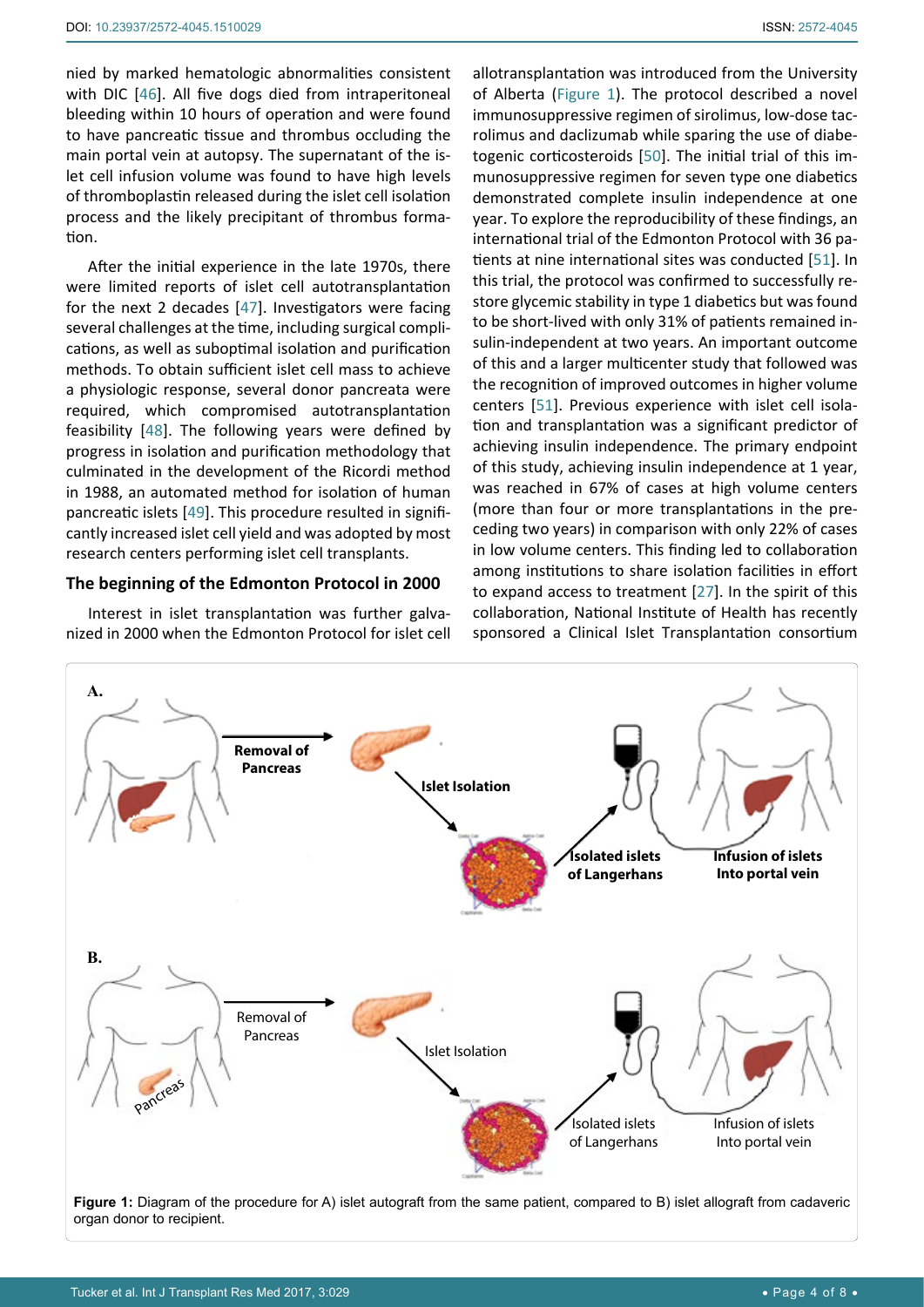<span id="page-4-0"></span>

| Table 2: Summary of advantages and disadvantages of various transplant sites that have been evaluated for human islet trans- |  |  |  |  |
|------------------------------------------------------------------------------------------------------------------------------|--|--|--|--|
| plant.                                                                                                                       |  |  |  |  |

| <b>Site</b>                        | <b>Advantage</b>                                                                                             | <b>Disadvantage</b>                                                                                                                                        |
|------------------------------------|--------------------------------------------------------------------------------------------------------------|------------------------------------------------------------------------------------------------------------------------------------------------------------|
| Intraliver                         | Good vascular supply.                                                                                        | Vessel aneurysm, thrombosis.<br>Acute steatosis.<br>Incorrect inhibition of glucagon release of transplanted islets.<br>Limited volume of islets possible. |
| Spleen                             | Better islet survival and success rate of<br>diabetes reversal in animal models.<br>Avoids hyperinsulinemia. | Abnormal glucagon response during hypoglycemic eposides.                                                                                                   |
| Omentum                            | Easy surgical accessibility.<br>Can accommodate larger volume of islets.<br>Avoids hyperinsulinemia.         | Abnormal glucagon response during hypoglycemic eposides.                                                                                                   |
| Intramuscular                      | Good vascularization in the absence of<br>suitable intraliver transplant.                                    | Limited volume of islets.<br>Limited evidence of long term success.                                                                                        |
| Peritoneal cavity                  | Very large capacity, especially for<br>encapsulated islet transplant.                                        | Delay in systemic insulin distribution.<br>Larger number of islets needed to provide blood glucose<br>control.                                             |
| Subcutaneous space Easy to access. |                                                                                                              | Limited data on non-encapsulated islet transplant.<br>Lack of good immediate vascular supply.                                                              |

study, aimed at developing a common standard to follow across different islet isolation centers. Islets isolated under this study were successfully implanted in 48 patients with no adverse effects, thus illustrating the importance of a national standard on islet isolation to ensure good clinical outcome [\[52\]](#page-7-7).

In addition to improved outcomes being linked to higher volume centers, several studies have been published examining various factors that predicted positive outcomes for TP-IAT [\[53](#page-5-2)-[56\]](#page-7-8). Important outcomes that are most commonly measured after TP-IAT include postoperative islet graft survival and function, narcotic use, persistence pain, and changes to quality of life. The factors that have been found to be most influential of clinical outcomes include islet cell yield, transplant tissue volume [\[56\]](#page-7-8), isolation and purification techniques [[54](#page-7-9)], and duration of narcotic use and physical health prior to surgery. Low islet yield is the strongest independent risk factor for islet graft failure postoperatively [[53\]](#page-7-10). Instant Blood-Mediated Inflammatory Reaction (IBMIR) was previously found to be common in recipient of islet allo- or xenograft, however, recent study showed its incidence in islet autograft as well, indicated by elevated c-peptide and Thrombin-Anti-Thrombin III Complex (TAT) in blood post-operatively. In the case of TP-IAT, the cytokine release leading to IBMIR may have occurred because of the surgery process itself [[57](#page-7-11)]. Despite these chances for failure, TP-IAT has been found to be safe overall, with low mortality, morbidity, and a good rate of achieving insulin independence [[58](#page-7-12)].

## **Umbilical vein route of access for intraportal transplant**

The umbilical vein has been used in several transplants to access the portal vein system. One benefit of umbilical vein as a route for islet transplant is the possibility to monitor pressure of the portal vein for up to 5-days post transplantation [\[59](#page-7-1)].

Islets infused to the umbilical vein and islets infused

to non-umbilical vein were used to compare metabolic results over time using a fasting glucose tolerance test for glycosylated haemoglobin, fasting and 2-hours after stimulation, and C-peptide. The results showed that the umbilical vein approach had no significant difference of postoperative metabolic function compared to non-umbilical vein approaches [\[59](#page-7-1)].

## **The option of alternative sites for islet transplantation**

There are several complications associated with intrahepatic islet transplant through the portal vein. Intraportal islet infusion can trigger hepatic false aneurysm [\[60](#page-7-2)], portal vein thrombosis [\[61\]](#page-7-3), and acute hepatic steatosis [[62](#page-7-4)]. Recently, the intrahepatic location of islet transplantation has been suggested to be a potential cause for islet graft failure and increase in hypoglycemic incidence. One potential issue is that systemic hypoglycemia can stimulate liver to trigger glycogen metabolic breakdown, but the increase of local hepatic glucose incorrectly causes the  $\alpha$ -cells in the transplanted islets to be quiescent [[63](#page-7-5)]. These factors can have significant negative impact on patient's health and the survival and function of the transplanted islets. As such, there has been interest in evaluating alternate sites for islet transplant after total pancreatectomy.

In addition, previous studies have shown that the spleen is a better suited site for islet survival and the reversal of diabetes. Meanwhile, the omentum is easily accessible and can accommodate larger tissue volume than the liver, potentially allowing higher dose of islet for transplant [[64\]](#page-7-6). The advantages and disadvantages of the various transplant sites are summarized in [Table](#page-4-0)  [2](#page-4-0), and will be elaborated on as follows.

#### **Spleen and omentum**

The lack of islets after total pancreatectomy impacts not only the lack of β-cell response, but also the α-cell response to hypoglycemia. This concern on pancreatic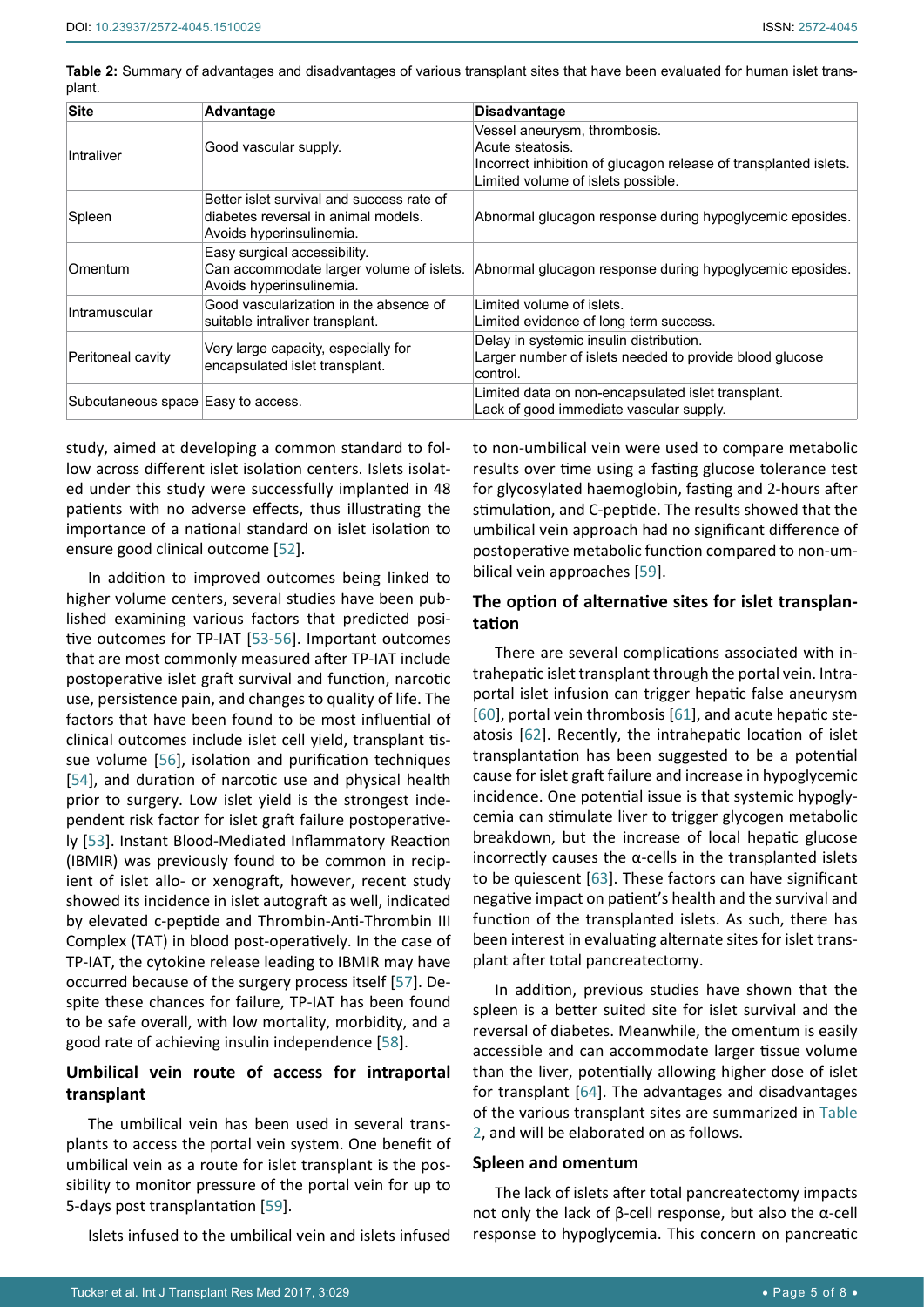regulation in response to hypoglycemic events following islet transplantation is still not resolved even after the Edmonton protocol.

One study utilizing spleen and omental pouch as sites for islet transplantation, suggests that both sites may avoid the issues of hyperinsulinemia ensuing post intrahepatic islet transplant [\[64\]](#page-7-6). However, neither site managed to show evidence of normal glucagon response in hypoglycemic incidence [\[64](#page-7-6)].

#### **Intramuscular**

One study demonstrates the first therapeutic attempt to implant islets intramuscularly in a 7-year-old girl who experienced hereditary pancreatitis and underwent a complete pancreatectomy [\[65\]](#page-7-13). Previous studies have normally used the intramuscular site for a shortterm islet engraftment and survival, because intramuscular islet transplants demonstrated very limited long term success rates. The intramuscular site was chosen in this study due to the patient's unhealthy pancreatic tissue microenvironment for the enablement of beta-cells to survive and produce insulin under normal conditions, if they were to be transplanted into the liver  $[65]$  $[65]$ .

The intramuscular islet transplant post pancreatectomy decreased the patient's exogenous insulin need, while maintaining a normal HbA1c of 4.5%. In addition, insulin response was confirmed during glucose tolerance tests [\[65\]](#page-7-13).

## **Peritoneal cavity**

The freedom from volume constraint for transplant placement in the peritoneal cavity makes it an attractive choice for both free and encapsulated islet transplant [[66](#page-7-14)]. Clinically, the peritoneal cavity is currently undergoing trials mainly for encapsulated islets [[67\]](#page-7-15). There's a delay in systemic insulin distribution from islets placed in the peritoneal cavity [[68\]](#page-7-16), and a significantly larger number of islets is needed to result in cure when compared to intraportal transplantation [\[66](#page-7-14)].

## **Subcutaneous space**

There are only a limited amount of clinical studies in islet transplant in the subcutaneous space. These studies have focused mainly on the use of protective enclosure devices, such as individually encapsulated islets [[69](#page-7-17)] or a macroencapsulation device [[70](#page-7-18)]. Currently, no study has reported the use of subcutaneous space for transplant of non-encapsulated autologous islets [[66\]](#page-7-14).

## **Conclusion**

The improvements of islet isolation and transplantation methods, as well as improvements in immunosuppression treatment for allotransplantation, have increased the attractiveness of islet transplant after total pancreatectomy to prevent diabetes and hypoglycemic episodes. These procedures have been found to be safe overall, with low mortality and morbidity, provided the

patient received sufficient dose of islets and maintained the transplanted islet survival.

## **Acknowledgement**

We gratefully acknowledge the University of California Irvine, Department of Surgery, and the Sue and Bill Gross Research Center, for their support toward the writing of this publication.

#### **References**

- <span id="page-5-0"></span>1. [Everhart JE, Ruhl CE \(2009\) Burden of digestive diseases](https://www.ncbi.nlm.nih.gov/pubmed/19245868)  [in the United States Part III: Liver, biliary tract, and pancre](https://www.ncbi.nlm.nih.gov/pubmed/19245868)[as. Gastroenterology 136: 1134-1144.](https://www.ncbi.nlm.nih.gov/pubmed/19245868)
- <span id="page-5-1"></span>2. [Yadav D, Timmons L, Benson JT, Dierkhising RA, Chari](https://www.ncbi.nlm.nih.gov/pubmed/21946280)  [ST \(2011\) Incidence, prevalence, and survival of chronic](https://www.ncbi.nlm.nih.gov/pubmed/21946280)  [pancreatitis: a population-based study. Am J Gastroenterol](https://www.ncbi.nlm.nih.gov/pubmed/21946280)  [106: 2192-2199.](https://www.ncbi.nlm.nih.gov/pubmed/21946280)
- <span id="page-5-2"></span>3. [Cote GA, Yadav D, Slivka A, Hawes RH, Anderson MA,](https://www.ncbi.nlm.nih.gov/pubmed/21029787)  [et al. \(2011\) Alcohol and smoking as risk factors in an ep](https://www.ncbi.nlm.nih.gov/pubmed/21029787)[idemiology study of patients with chronic pancreatitis. Clin](https://www.ncbi.nlm.nih.gov/pubmed/21029787)  [Gastroenterol Hepatol 9: 266-273.](https://www.ncbi.nlm.nih.gov/pubmed/21029787)
- <span id="page-5-3"></span>4. [Andren-Sandberg A, Hoem D, Gislason H \(2002\) Pain](https://www.ncbi.nlm.nih.gov/pubmed/12352215)  [management in chronic pancreatitis. Eur J Gastroenterol](https://www.ncbi.nlm.nih.gov/pubmed/12352215)  [Hepatol 14: 957-970.](https://www.ncbi.nlm.nih.gov/pubmed/12352215)
- <span id="page-5-4"></span>5. [Ohayon MM, Schatzberg AF \(2010\) Chronic pain and major](https://www.ncbi.nlm.nih.gov/pubmed/20149391)  [depressive disorder in the general population. J Psychiatr](https://www.ncbi.nlm.nih.gov/pubmed/20149391)  [Res 44: 454-461.](https://www.ncbi.nlm.nih.gov/pubmed/20149391)
- <span id="page-5-5"></span>6. [Morgan K, Owczarski SM, Borckardt J, Madan A, Nishimu](https://www.ncbi.nlm.nih.gov/pubmed/22042566)[ra M, et al. \(2012\) Pain control and quality of life after pan](https://www.ncbi.nlm.nih.gov/pubmed/22042566)[createctomy with islet autotransplantation for chronic pan](https://www.ncbi.nlm.nih.gov/pubmed/22042566)[creatitis. J Gastrointest Surg 16: 129-133.](https://www.ncbi.nlm.nih.gov/pubmed/22042566)
- <span id="page-5-6"></span>7. [Bliss LA, Yang CJ, Eskander MF, de Geus SW, Callery MP,](https://www.ncbi.nlm.nih.gov/pubmed/26216570)  [et al. \(2015\) Surgical management of chronic pancreatitis:](https://www.ncbi.nlm.nih.gov/pubmed/26216570)  [current utilization in the United States. HPB \(Oxford\) 17:](https://www.ncbi.nlm.nih.gov/pubmed/26216570)  [804-810.](https://www.ncbi.nlm.nih.gov/pubmed/26216570)
- 8. [Frey CF, Amikura K \(1994\) Local resection of the head of](https://www.ncbi.nlm.nih.gov/pubmed/7524454)  [the pancreas combined with longitudinal pancreaticojeju](https://www.ncbi.nlm.nih.gov/pubmed/7524454)[nostomy in the management of patients with chronic pan](https://www.ncbi.nlm.nih.gov/pubmed/7524454)[creatitis. Ann Surg 220: 492-504.](https://www.ncbi.nlm.nih.gov/pubmed/7524454)
- 9. [Frey CF, Smith GJ \(1987\) Description and rationale of a new](https://www.ncbi.nlm.nih.gov/pubmed/3438308)  [operation for chronic pancreatitis. Pancreas 2: 701-707.](https://www.ncbi.nlm.nih.gov/pubmed/3438308)
- <span id="page-5-7"></span>10. [Puestow CB, Gillesby WJ \(1958\) Retrograde surgical drain](https://www.ncbi.nlm.nih.gov/pubmed/13532132)[age of pancreas for chronic relapsing pancreatitis. AMA](https://www.ncbi.nlm.nih.gov/pubmed/13532132)  [Arch Surg 76: 898-907.](https://www.ncbi.nlm.nih.gov/pubmed/13532132)
- <span id="page-5-8"></span>11. [Cahen DL, Gouma DJ, Nio Y, Rauws EA, Boermeester MA,](https://www.ncbi.nlm.nih.gov/pubmed/17301298)  [et al. \(2007\) Endoscopic versus surgical drainage of the](https://www.ncbi.nlm.nih.gov/pubmed/17301298)  [pancreatic duct in chronic pancreatitis. N Engl J Med 356:](https://www.ncbi.nlm.nih.gov/pubmed/17301298)  [676-684.](https://www.ncbi.nlm.nih.gov/pubmed/17301298)
- <span id="page-5-9"></span>12. [Holmberg JT, Isaksson G, Ihse I \(1985\) Long term results](https://www.ncbi.nlm.nih.gov/pubmed/2580360)  [of pancreaticojejunostomy in chronic pancreatitis. Surg Gy](https://www.ncbi.nlm.nih.gov/pubmed/2580360)[necol Obstet 160: 339-346.](https://www.ncbi.nlm.nih.gov/pubmed/2580360)
- <span id="page-5-10"></span>13. [Gachago C, Draganov PV \(2008\) Pain management in](https://www.ncbi.nlm.nih.gov/pubmed/18506917)  [chronic pancreatitis. World J Gastroenterol 14: 3137-3148.](https://www.ncbi.nlm.nih.gov/pubmed/18506917)
- <span id="page-5-11"></span>14. [Sutherland DE, Radosevich DM, Bellin MD, Hering BJ,](https://www.ncbi.nlm.nih.gov/pubmed/22397977)  [Beilman GJ, et al. \(2012\) Total pancreatectomy and islet](https://www.ncbi.nlm.nih.gov/pubmed/22397977)  [autotransplantation for chronic pancreatitis. J Am Coll Surg](https://www.ncbi.nlm.nih.gov/pubmed/22397977)  [214: 409-424.](https://www.ncbi.nlm.nih.gov/pubmed/22397977)
- <span id="page-5-12"></span>15. [Schmulewitz N \(2011\) Total pancreatectomy with autolo](https://www.ncbi.nlm.nih.gov/pubmed/21683159)[gous islet cell transplantation in children: making a differ](https://www.ncbi.nlm.nih.gov/pubmed/21683159)[ence. Clin Gastroenterol Hepatol 9: 725-726.](https://www.ncbi.nlm.nih.gov/pubmed/21683159)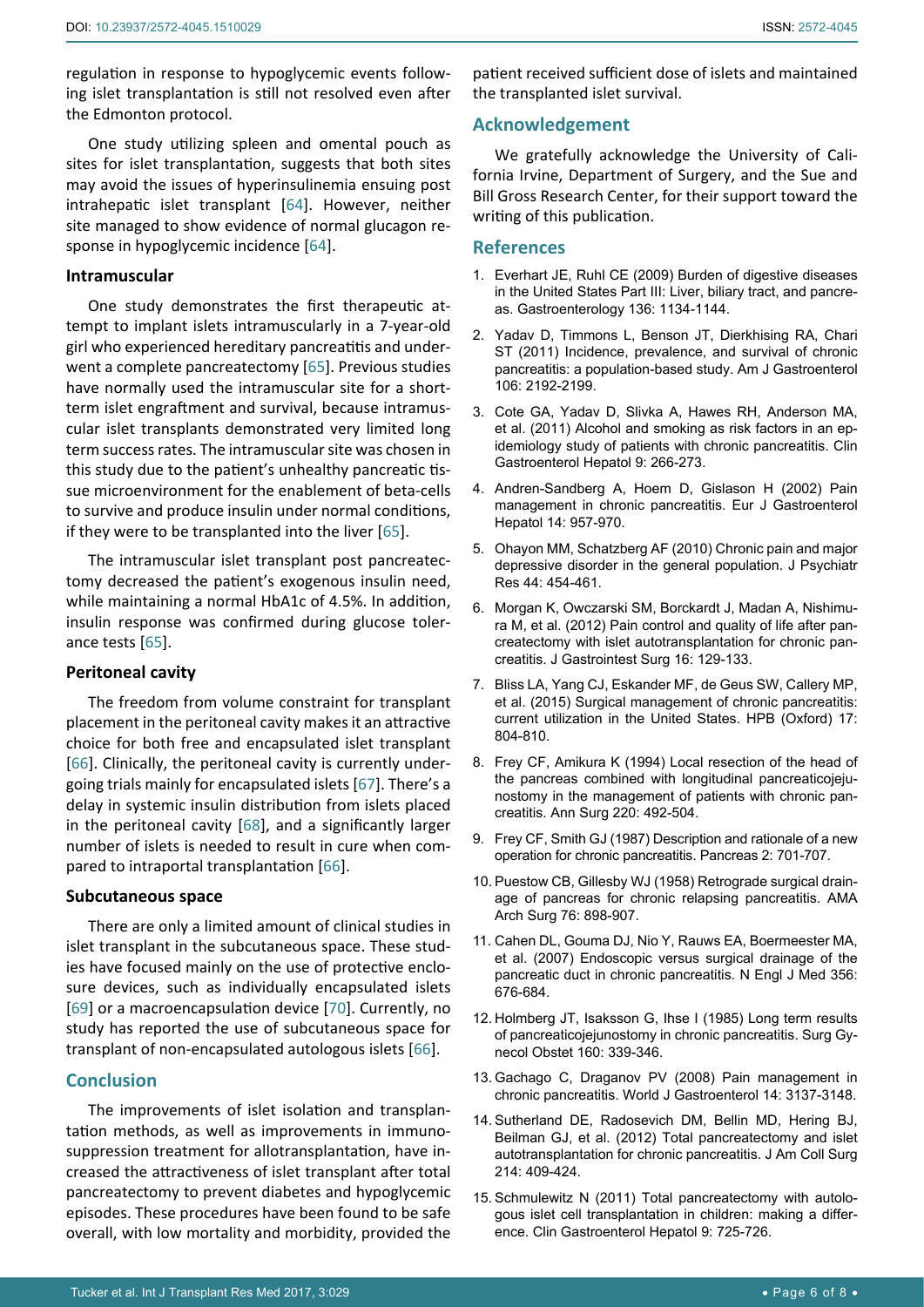- <span id="page-6-10"></span>16. [Warren KW, Poulantzas JK, Kune GA \(1966\) Life after to](https://www.ncbi.nlm.nih.gov/pubmed/5923106)[tal pancreatectomy for chronic pancreatitis: clinical study of](https://www.ncbi.nlm.nih.gov/pubmed/5923106)  [eight cases. Ann Surg 164: 830-834.](https://www.ncbi.nlm.nih.gov/pubmed/5923106)
- <span id="page-6-4"></span>17. [Braasch JW, Vito L, Nugent FW \(1978\) Total pancreatec](https://www.ncbi.nlm.nih.gov/pubmed/686897)[tomy of end-stage chronic pancreatitis. Ann Surg 188: 317-](https://www.ncbi.nlm.nih.gov/pubmed/686897) [322.](https://www.ncbi.nlm.nih.gov/pubmed/686897)
- <span id="page-6-11"></span>18. [Berney T, Rudisuhli T, Oberholzer J, Caulfield A, Morel P](https://www.ncbi.nlm.nih.gov/pubmed/10982519)  [\(2000\) Long-term metabolic results after pancreatic resec](https://www.ncbi.nlm.nih.gov/pubmed/10982519)[tion for severe chronic pancreatitis. Arch Surg 135: 1106-](https://www.ncbi.nlm.nih.gov/pubmed/10982519) [1111.](https://www.ncbi.nlm.nih.gov/pubmed/10982519)
- <span id="page-6-7"></span>19. [Iino S \(1992\) \[Japanese clinical statistical data of patients](https://www.ncbi.nlm.nih.gov/pubmed/1344398)  [with hepatitis B\]. Nihon Rinsho 50: S602-S612.](https://www.ncbi.nlm.nih.gov/pubmed/1344398)
- <span id="page-6-12"></span>20. [Gall FP, Muhe E, Gebhardt C \(1981\) Results of partial and](https://www.ncbi.nlm.nih.gov/pubmed/7245796)  [total pancreaticoduodenectomy in 117 patients with chronic](https://www.ncbi.nlm.nih.gov/pubmed/7245796)  [pancreatitis. World J Surg 5: 269-275.](https://www.ncbi.nlm.nih.gov/pubmed/7245796)
- <span id="page-6-13"></span>21. [Najarian JS, Sutherland DE, Matas AJ, Goetz FC \(1979\)](https://www.ncbi.nlm.nih.gov/pubmed/109963)  [Human islet autotransplantation following pancreatectomy.](https://www.ncbi.nlm.nih.gov/pubmed/109963)  [Transplant Proc 11: 336-340.](https://www.ncbi.nlm.nih.gov/pubmed/109963)
- <span id="page-6-14"></span>22. [Kesseli SJ, Smith KA, Gardner TB \(2015\) Total pancre](https://www.ncbi.nlm.nih.gov/pubmed/25630865)[atectomy with islet autologous transplantation: the cure for](https://www.ncbi.nlm.nih.gov/pubmed/25630865)  [chronic pancreatitis? Clin Transl Gastroenterol 6: e73.](https://www.ncbi.nlm.nih.gov/pubmed/25630865)
- <span id="page-6-15"></span>23. [Bellin MD, Gelrud A, Arreaza-Rubin G, Dunn TB, Humar](https://www.ncbi.nlm.nih.gov/pubmed/25599324)  [A, et al. \(2015\) Total pancreatectomy with islet autotrans](https://www.ncbi.nlm.nih.gov/pubmed/25599324)[plantation: summary of an NIDDK workshop. Ann Surg 261:](https://www.ncbi.nlm.nih.gov/pubmed/25599324)  [21-29.](https://www.ncbi.nlm.nih.gov/pubmed/25599324)
- <span id="page-6-0"></span>24. [Ong SL, Gravante G, Pollard CA, Webb MA, Illouz S, et al.](https://www.ncbi.nlm.nih.gov/pubmed/20495628)  [\(2009\) Total pancreatectomy with islet autotransplantation:](https://www.ncbi.nlm.nih.gov/pubmed/20495628)  [an overview. HPB \(Oxford\) 11: 613-621.](https://www.ncbi.nlm.nih.gov/pubmed/20495628)
- <span id="page-6-16"></span>25. [Mokadem M, Noureddine L, Howard T, McHenry L, Sher](https://www.ncbi.nlm.nih.gov/pubmed/27122666)[man S, et al. \(2016\) Total pancreatectomy with islet cell](https://www.ncbi.nlm.nih.gov/pubmed/27122666)  [transplantation vs intrathecal narcotic pump infusion for](https://www.ncbi.nlm.nih.gov/pubmed/27122666)  [pain control in chronic pancreatitis. World J Gastroenterol](https://www.ncbi.nlm.nih.gov/pubmed/27122666)  [22: 4160-4167.](https://www.ncbi.nlm.nih.gov/pubmed/27122666)
- <span id="page-6-1"></span>26. [Wilson GC, Sutton JM, Smith MT, Schmulewitz N, Salehi](https://www.ncbi.nlm.nih.gov/pubmed/25297689)  [M, et al. \(2015\) Total pancreatectomy with islet cell auto](https://www.ncbi.nlm.nih.gov/pubmed/25297689)[transplantation as the initial treatment for minimal-change](https://www.ncbi.nlm.nih.gov/pubmed/25297689)  [chronic pancreatitis. HPB \(Oxford\) 17: 232-238.](https://www.ncbi.nlm.nih.gov/pubmed/25297689)
- <span id="page-6-2"></span>27. [Tai DS, Shen N, Szot GL, Posselt A, Feduska NJ, et al.](https://www.ncbi.nlm.nih.gov/pubmed/25494212)  [\(2015\) Autologous islet transplantation with remote islet](https://www.ncbi.nlm.nih.gov/pubmed/25494212)  [isolation after pancreas resection for chronic pancreatitis.](https://www.ncbi.nlm.nih.gov/pubmed/25494212)  [JAMA Surg 150: 118-124.](https://www.ncbi.nlm.nih.gov/pubmed/25494212)
- <span id="page-6-3"></span>28. [Tanhehco YC, Weisberg S, Schwartz J \(2016\) Pancreatic](https://www.ncbi.nlm.nih.gov/pubmed/26593636)  [islet autotransplantation for nonmalignant and malignant in](https://www.ncbi.nlm.nih.gov/pubmed/26593636)[dications. Transfusion 56: 761-770.](https://www.ncbi.nlm.nih.gov/pubmed/26593636)
- <span id="page-6-5"></span>29. [Frey CF, Child CG, Fry W \(1976\) Pancreatectomy for](https://www.ncbi.nlm.nih.gov/pubmed/1015887)  [chronic pancreatitis. Ann Surg 184: 403-413.](https://www.ncbi.nlm.nih.gov/pubmed/1015887)
- <span id="page-6-6"></span>30. [Linehan IP, Lambert MA, Brown DC, Kurtz AB, Cotton PB,](https://www.ncbi.nlm.nih.gov/pubmed/3356368)  [et al. \(1988\) Total pancreatectomy for chronic pancreatitis.](https://www.ncbi.nlm.nih.gov/pubmed/3356368)  [Gut 29: 358-365.](https://www.ncbi.nlm.nih.gov/pubmed/3356368)
- <span id="page-6-8"></span>31. [Najarian JS, Sutherland DE, Baumgartner D, Burke B, Ry](https://www.ncbi.nlm.nih.gov/pubmed/6775603)[nasiewicz JJ, et al. \(1980\) Total or near total pancreatec](https://www.ncbi.nlm.nih.gov/pubmed/6775603)[tomy and islet autotransplantation for treatment of chronic](https://www.ncbi.nlm.nih.gov/pubmed/6775603)  [pancreatitis. Ann Surg 192: 526-542.](https://www.ncbi.nlm.nih.gov/pubmed/6775603)
- <span id="page-6-9"></span>32. [Kelly WD, Lillehei RC, Merkel FK, Idezuki Y, Goetz FC](https://www.ncbi.nlm.nih.gov/pubmed/5338113)  [\(1967\) Allotransplantation of the pancreas and duodenum](https://www.ncbi.nlm.nih.gov/pubmed/5338113)  [along with the kidney in diabetic nephropathy. Surgery 61:](https://www.ncbi.nlm.nih.gov/pubmed/5338113)  [827-837.](https://www.ncbi.nlm.nih.gov/pubmed/5338113)
- <span id="page-6-19"></span>33. [Sutherland DE, Goetz FC, Najarian JS \(1981\) Review of](https://www.ncbi.nlm.nih.gov/pubmed/6791327)  [world's experience with pancreas and islet transplantation](https://www.ncbi.nlm.nih.gov/pubmed/6791327)  [and results of intraperitoneal segmental pancreas trans](https://www.ncbi.nlm.nih.gov/pubmed/6791327)[plantation from related and cadaver donors at Minnesota.](https://www.ncbi.nlm.nih.gov/pubmed/6791327)

<span id="page-6-22"></span>[Transplant Proc 13: 291-297.](https://www.ncbi.nlm.nih.gov/pubmed/6791327)

- 34. [Lacy PE, Kostianovsky M \(1967\) Method for the isolation of](https://www.ncbi.nlm.nih.gov/pubmed/5333500)  [intact islets of Langerhans from the rat pancreas. Diabetes](https://www.ncbi.nlm.nih.gov/pubmed/5333500)  [16: 35-39.](https://www.ncbi.nlm.nih.gov/pubmed/5333500)
- <span id="page-6-23"></span>35. [Ballinger WF, Lacy PE \(1972\) Transplantation of intact pan](https://www.ncbi.nlm.nih.gov/pubmed/4262169)[creatic islets in rats. Surgery 72: 175-186.](https://www.ncbi.nlm.nih.gov/pubmed/4262169)
- <span id="page-6-24"></span>36. [Takita M, Lara LF, Naziruddin B, Shahbazov R, Lawrence](https://www.ncbi.nlm.nih.gov/pubmed/25933581)  [MC, et al. \(2015\) Effect of the Duration of Chronic Pan](https://www.ncbi.nlm.nih.gov/pubmed/25933581)[creatitis on Pancreas Islet Yield and Metabolic Outcome](https://www.ncbi.nlm.nih.gov/pubmed/25933581)  [Following Islet Autotransplantation. J Gastrointest Surg 19:](https://www.ncbi.nlm.nih.gov/pubmed/25933581)  [1236-1246.](https://www.ncbi.nlm.nih.gov/pubmed/25933581)
- <span id="page-6-25"></span>37. [Gruessner RW, Sutherland DE, Dunn DL, Najarian JS, Jie](https://www.ncbi.nlm.nih.gov/pubmed/15051008)  [T, et al. \(2004\) Transplant options for patients undergoing](https://www.ncbi.nlm.nih.gov/pubmed/15051008)  [total pancreatectomy for chronic pancreatitis. J Am Coll](https://www.ncbi.nlm.nih.gov/pubmed/15051008)  [Surg 198: 559-567.](https://www.ncbi.nlm.nih.gov/pubmed/15051008)
- <span id="page-6-26"></span>38. [Schulak JA, Stuart FP, Reckard CR \(1978\) Physiologic as](https://www.ncbi.nlm.nih.gov/pubmed/416299)[pects of intrasplenic autotransplantation of pancreatic frag](https://www.ncbi.nlm.nih.gov/pubmed/416299)[ments in the dog after 24 hours of cold storage. J Surg Res](https://www.ncbi.nlm.nih.gov/pubmed/416299)  [24: 125-131.](https://www.ncbi.nlm.nih.gov/pubmed/416299)
- 39. [Kretschmer GJ, Sutherland DE, Matas AJ, Steffes MW, Na](https://www.ncbi.nlm.nih.gov/pubmed/332571)[jarian JS \(1977\) The dispersed pancreas: transplantation](https://www.ncbi.nlm.nih.gov/pubmed/332571)  [without islet purification in totally pancreatectomized dogs.](https://www.ncbi.nlm.nih.gov/pubmed/332571)  [Diabetologia 13: 495-502.](https://www.ncbi.nlm.nih.gov/pubmed/332571)
- 40. [Kolb E, Ruckert R, Largiader F \(1977\) Intraportal and intra](https://www.ncbi.nlm.nih.gov/pubmed/414922)[splenic autotransplantation of pancreatic islets in the dog.](https://www.ncbi.nlm.nih.gov/pubmed/414922)  [Eur Surg Res 9: 419-426.](https://www.ncbi.nlm.nih.gov/pubmed/414922)
- <span id="page-6-27"></span>41. [Mirkovitch V, Campiche M \(1976\) Successful intrasplenic](https://www.ncbi.nlm.nih.gov/pubmed/781926)  [autotransplantation of pancreatic tissue in totally pancre](https://www.ncbi.nlm.nih.gov/pubmed/781926)[atectomised dogs. Transplantation 21: 265-269.](https://www.ncbi.nlm.nih.gov/pubmed/781926)
- <span id="page-6-17"></span>42. [Sutherland DE, Matas AJ, Najarian JS \(1978\) Pancreatic](https://www.ncbi.nlm.nih.gov/pubmed/418514)  [islet cell transplantation. Surg Clin North Am 58: 365-382.](https://www.ncbi.nlm.nih.gov/pubmed/418514)
- <span id="page-6-18"></span>43. [Tekin Z, Garfinkel MR, Chon WJ, Schenck L, Golab K, et](https://www.ncbi.nlm.nih.gov/pubmed/27795987)  [al. \(2016\) Outcomes of Pancreatic Islet Allotransplantation](https://www.ncbi.nlm.nih.gov/pubmed/27795987)  [Using the Edmonton Protocol at the University of Chicago.](https://www.ncbi.nlm.nih.gov/pubmed/27795987)  [Transplant Direct 2: e105.](https://www.ncbi.nlm.nih.gov/pubmed/27795987)
- <span id="page-6-20"></span>44. Valente U, Ferro M, Campisi C, Cataldi L, Fontana I, et al. (1980) Report of clinical cases of islet autotransplantation. Transplant Proc 12: 202-204.
- <span id="page-6-21"></span>45. [Mittal VK, Toledo-Pereyra LH, Sharma M, Ramaswamy K,](https://www.ncbi.nlm.nih.gov/pubmed/6784295)  [Puri VK, et al. \(1981\) Acute portal hypertension and dis](https://www.ncbi.nlm.nih.gov/pubmed/6784295)[seminated intravascular coagulation following pancreatic](https://www.ncbi.nlm.nih.gov/pubmed/6784295)  [islet autotransplantation after subtotal pancreatectomy.](https://www.ncbi.nlm.nih.gov/pubmed/6784295)  [Transplantation 31: 302-304.](https://www.ncbi.nlm.nih.gov/pubmed/6784295)
- <span id="page-6-29"></span>46. [Mehigan DG, Bell WR, Zuidema GD, Eggleston JC, Cam](https://www.ncbi.nlm.nih.gov/pubmed/6767451)[eron JL \(1980\) Disseminated intravascular coagulation and](https://www.ncbi.nlm.nih.gov/pubmed/6767451)  [portal hypertension following pancreatic islet autotrans](https://www.ncbi.nlm.nih.gov/pubmed/6767451)[plantation. Ann Surg 191: 287-293.](https://www.ncbi.nlm.nih.gov/pubmed/6767451)
- <span id="page-6-30"></span>47. [Agarwal A, Brayman KL \(2012\) Update on islet cell trans](https://www.ncbi.nlm.nih.gov/pubmed/23729978)[plantation for type 1 diabetes. Semin Intervent Radiol 29:](https://www.ncbi.nlm.nih.gov/pubmed/23729978)  [90-98.](https://www.ncbi.nlm.nih.gov/pubmed/23729978)
- <span id="page-6-31"></span>48. [Sutherland DE, Steffes MW, Bauer GE, McManus D, Noe](https://www.ncbi.nlm.nih.gov/pubmed/4206467)  [BD, et al. \(1974\) Isolation of human and porcine islets of](https://www.ncbi.nlm.nih.gov/pubmed/4206467)  [Langerhans and islet transplantation in pigs. J Surg Res](https://www.ncbi.nlm.nih.gov/pubmed/4206467)  [16: 102-111.](https://www.ncbi.nlm.nih.gov/pubmed/4206467)
- <span id="page-6-32"></span>49. [Ricordi C, Lacy PE, Finke EH, Olack BJ, Scharp DW \(1988\)](https://www.ncbi.nlm.nih.gov/pubmed/3288530)  [Automated method for isolation of human pancreatic islets.](https://www.ncbi.nlm.nih.gov/pubmed/3288530)  [Diabetes 37: 413-420.](https://www.ncbi.nlm.nih.gov/pubmed/3288530)
- <span id="page-6-28"></span>50. [Shapiro AM, Lakey JR, Ryan EA, Korbutt GS, Toth E, et](https://www.ncbi.nlm.nih.gov/pubmed/10911004)  [al. \(2000\) Islet transplantation in seven patients with type](https://www.ncbi.nlm.nih.gov/pubmed/10911004)  [1 diabetes mellitus using a glucocorticoid-free immunosup](https://www.ncbi.nlm.nih.gov/pubmed/10911004)[pressive regimen. N Engl J Med 343: 230-238.](https://www.ncbi.nlm.nih.gov/pubmed/10911004)